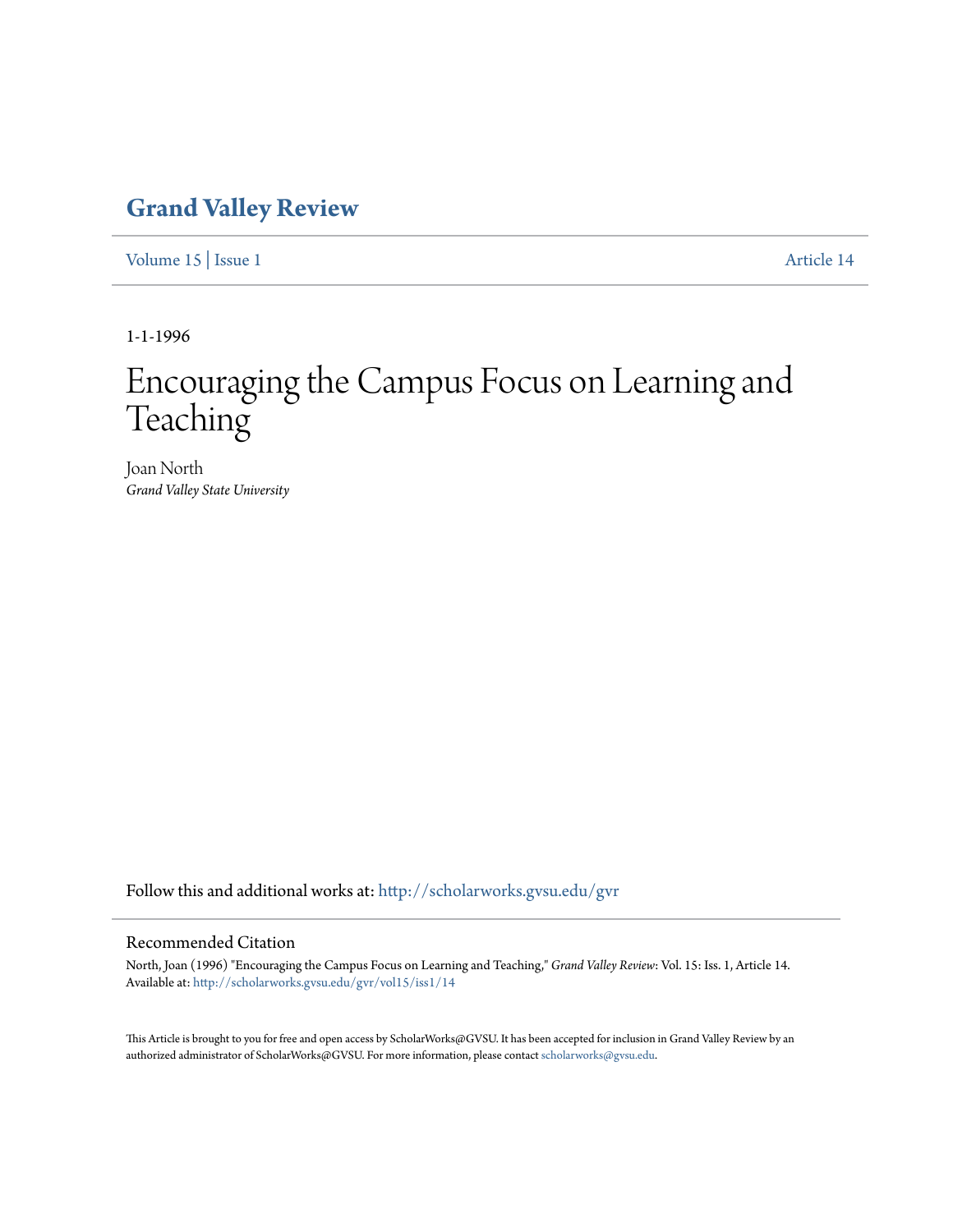# **Encouraging the Campus Focus on Learning and Teaching**

## *Joan North*

Invited Keynote Presentation at the Grand Valley State University Second Annual Conference on Teaching and Learning, August 21, 1996

Journey back with me, if you will, to a mild Wisconsin April in 1992. I am working late to prepare some remarks for a state meeting the next day. My topic is how academic administrators like myself encourage and support teaching excellence. I'm hungry but confident that completing these remarks will only delay my lasagna a short time. After all, prior to becoming dean ten years earlier, I was a guiding light in the faculty development movement, and I knew my way around teaching support. As my stomach growled, I noticed that these remarks were taking longer than I anticipated. "What's the problem?" I asked myself. The problem, I realized, was that I couldn't think of much I had done as dean to advance the cause of teaching.

What had happened to me over that ten years? How had I apparently lost my commitment to teaching as a top priority? Are there many of us out there concentrating our efforts on other aspects of faculty life, while we take teaching for granted? How many of us are espousing the virtues of teaching, saying, "Read My Lips," while we act otherwise?

|                                     | <b>I KNOW</b>                     | I DON'T KNOW                            |
|-------------------------------------|-----------------------------------|-----------------------------------------|
| <b>THEY</b><br><b>KNOW</b>          | "I support<br>teaching,"<br>I say | My actions<br>don't support<br>my words |
| <b>THEY</b><br>DON'T<br><b>KNOW</b> | I really<br>mean it               | What's behind<br>the gap<br>above?      |

## JOHARI WINDOW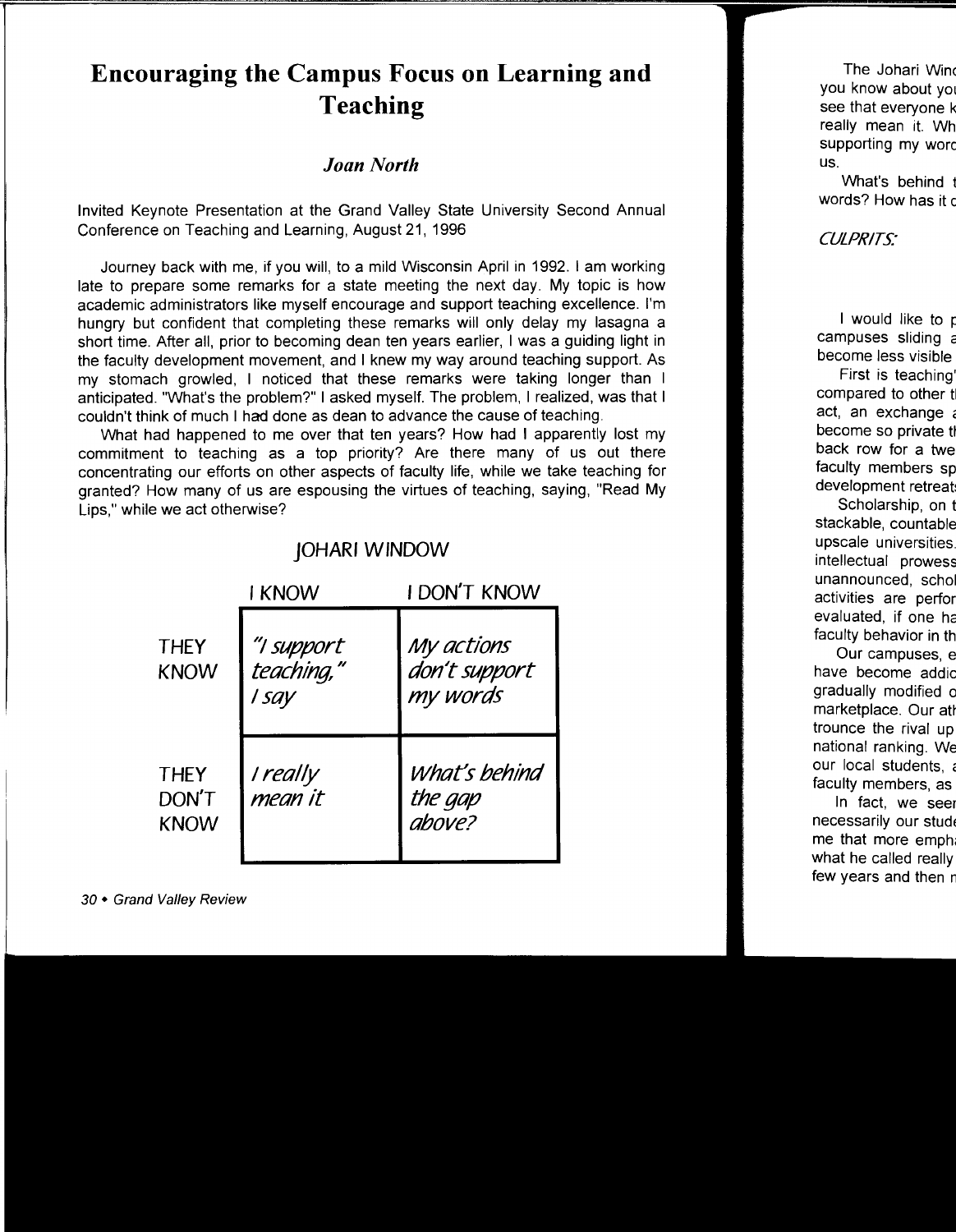The Johari Window provides an insight. It intersects two continuum lines: what you know about yourself and what others know about you. In the upper left box, we see that everyone knows that I say I support teaching. What they don't know is that I really mean it. What I don't know is that they observe that my actions are not supporting my words. My guess is that this Johari Window would describe most of US.

What's behind the gap between our intentions and actions, our actions and words? How has it come to appear that we do not focus on teaching anymore?

#### CULPRITS: 7. LACK OF VISIBILITY

#### 2 OVERSIMPLIFICATION

I would like to point to two culprits which I believe are largely responsible for campuses sliding away from their primary focus on teaching: (1) teaching has become less visible than other things we do, and (2) we tend to oversimplify it.

First is teaching's invisibility. Teaching has become so private, even secretive, compared to other things we do in the halls of ivy. Teaching is treated like a private act, an exchange among consenting adults behind closed doors. Teaching has become so private that peers give several days notice before slipping quietly into the back row for a twenty minute observation. Teaching has become so private that faculty members speak about it mostly with their confidantes or at private faculty development retreats.

Scholarship, on the other hand, has become more public, available at any hour, stackable, countable, shiny: in a word, visible. And scholarship is associated with the upscale universities. Grants are trophies in our reputation rooms, evidence of our intellectual prowess. While we dare not slip into the back of a classroom unannounced, scholarly articles are published for the world to see. Even service activities are performed in the presence of peers and are easily counted and evaluated, if one has a mind to do that. While we carefully guard the privacy of faculty behavior in the classroom, we "let it all hang out" in the faculty senate.

Our campuses, especially state universities like Grand Valley and Stevens Point, have become addicted to visibility and external evidence of success. We have gradually modified our role from serving a local clientele to competing in a global marketplace. Our athletic teams (especially at the Division Ill level), once content to trounce the rival up the road, now face fans who would desert them if they lose national ranking. We once devoted enormous attention to excavating the talents of our local students, and now we spend more time developing the potential of our faculty members, as THEY compete in the international game of who's best.

In fact, we seem to look for faculty who will enhance our reputation, not necessarily our students' comprehension. One dean at a state university boasted to me that more emphasis on faculty scholarship had enabled the campus to recruit what he called really top-notch faculty, which he defined as faculty who would stay a few years and then move on to flagship campuses. We all get sucked in, deans and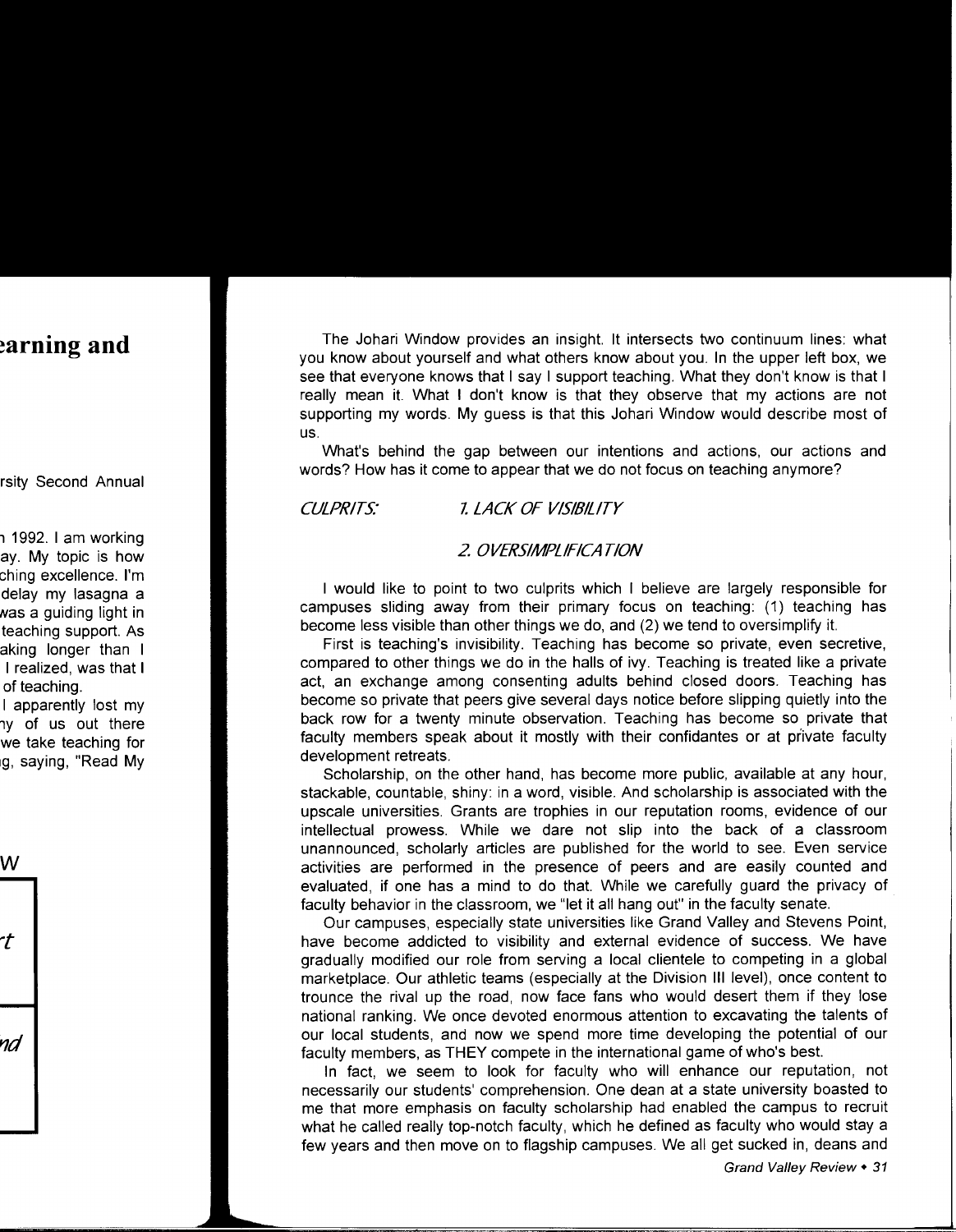departments alike. Campuses need good reputations: their fund raising is dependent upon it; recruiting high quality faculty and students relies upon it; successful positioning in marketing strategy demands it. We all bask in being well thought of.

I believe that deans and department chairs are especially vulnerable, because they get caught up in their campus's need for prestige. One of the responsibilities of a dean is to nurture and enhance the reputation of her college. Along with the other deans, I have done my best to highlight our "masts and winners and bests," primarily with whatever was numerical, competitive, national or at least regional. Our meetings began with recitations of "good news," each dean trying for bigger stories, like old fishermen at a bar. "Forestry has received another grant." "The latest theater production won regional awards." And so forth. In none of these fish tales did we hear much about classroom teaching.

One might imagine that our own internal newsletters would be full of good teaching stories. Not so. They are dominated by congratulations about publications and grants and announcements about committee meetings. Several years ago, one UWSP professor attempted to focus our newsletter more on teaching. His entry read: "Leon Lewis stayed on campus, spent time in the library, and taught all his classes well during the month of February."

A second factor affecting the status of teaching is a perception that teaching isn't really very difficult. If you know something about a topic, you just tell the students what you know. If you know a lot, you're a better teacher. Under this paradigm, legislators and others are baffled, and sometimes belligerent, about faculty class loads at twelve hours a week. "What do they do the rest of the week?" they ask.

A friend of mine told me that he taught his dog to talk. I rushed over to see this amazing dog perform. After listening to the pooch "art, art, arf' for a long time, I said, "I thought you said your dog could talk." "I didn't say he could talk; I just said that I taught him to talk." The process we call "teaching" is much more complex and demanding than simple one-way communication. The hardest part isn't in the teaching, but in the making certain that learning has been achieved, moving from "arf' to "Is it time for our walk yet?"

There was a time, maybe back in the Mr. Chips era, when we ourselves and the public felt more reverent about teaching, awed by the mysterious elements which produced learning in both eager and reluctant students. Teaching was seen as artwork, created between a patient, passionate professor and his young student, a Norman Rockwell, one-on-one moment. Picture it. You can see the emotion in the exchange: the professor is trying to convince the young man that he has real aptitude for chemistry, using stories from his own farm background. Or the young student is shyly asking why Emily Dickinson never married. This is complicated stuff, full of interchange and potential. Today, when people talk about teaching, all too often the image is not a one-on-one, deep encounter, but a class full of nodding students in front of yellowed lecture notes. The emotional tone is gone and the wind of action is one-way with no suspense lingering in the air. Without the suspense, teaching seems more mundane.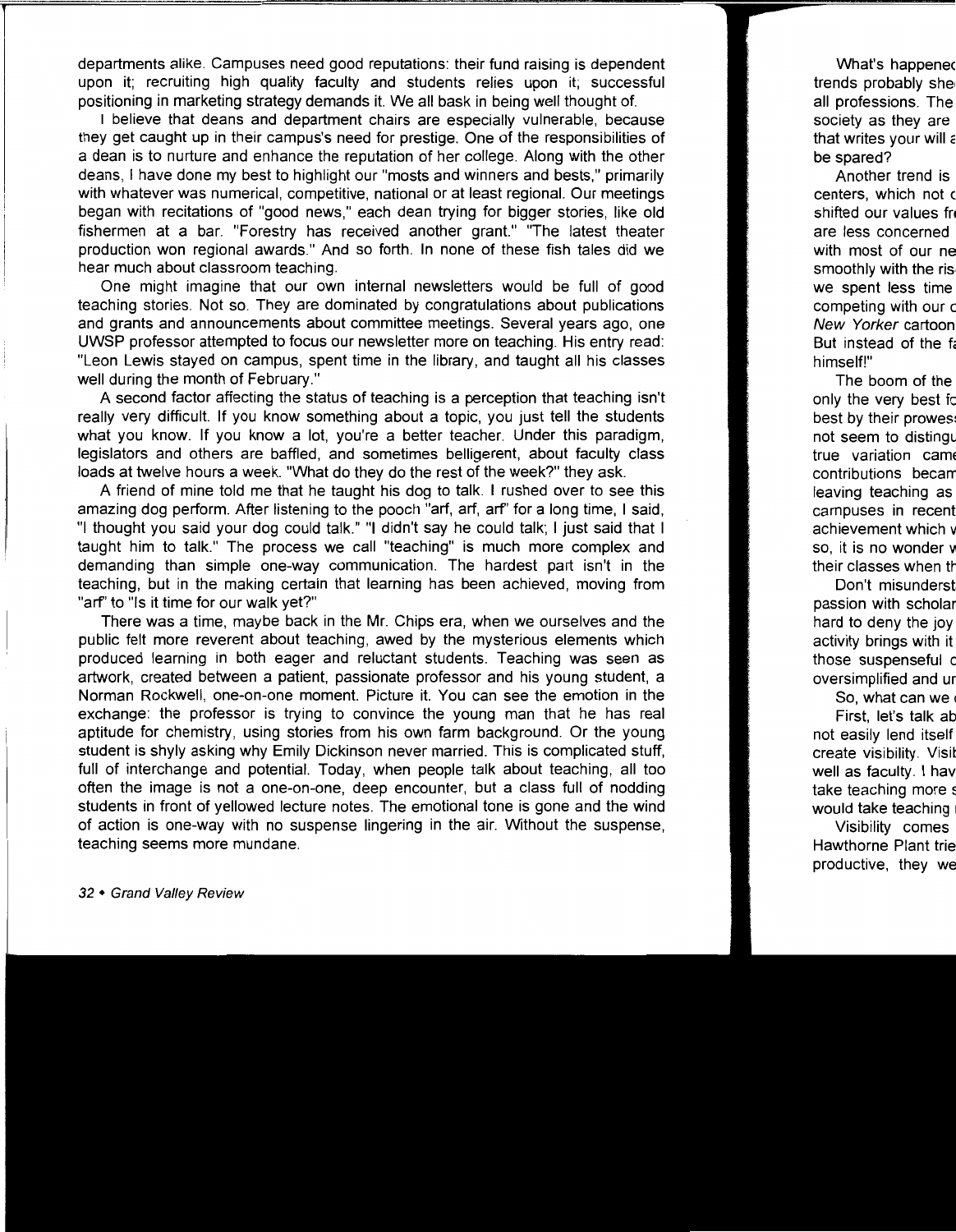What's happened over the years to the Norman Rockwell picture? Some global trends probably shed their dandruff on us, trends like the gradual demystification of all professions. The public is as skeptical about what we do and our lofty perch in society as they are about lawyers and doctors. Nowadays you can get a CD Rom that writes your will and another one to cure your ills. So why should college teaching be spared?

Another trend is the shift from concerned local communities to global economic centers, which not only softened the glue that binds us together in our towns, but shifted our values from altruism to economics in higher education. It seems that we are less concerned about each other and our students than we used to be, along with most of our neighbors. The mood shift from cooperation to competition fit in smoothly with the rise in the importance of scholarship over the past twenty years, as we spent less time helping individual students mature and grow and more time competing with our colleagues in the world arena of scholarship. I am reminded of a New Yorker cartoon which shows the three musketeers, swords waving in unison. But instead of the familiar "All for one and one for all, " we read: "Every man for himself!"

The boom of the 1960s long faded, campuses found themselves able to choose only the very best for their tenured positions. And increasingly, we defined the very best by their prowess in scholarship, not teaching. Serious evaluation of teaching did not seem to distinguish very well among faculty; most people taught just fine. The true variation came from counting professional contributions, so professional contributions became the most important expectation for success on campus, leaving teaching as a kind of low hurdle easily jumped. Virtually every survey of campuses in recent years shows that faculty believe that scholarship is the one achievement which will make or break a person in every personnel decision. If that is so, it is no wonder we don't always see faculty totally immersed in the mysteries of their classes when they are in the race for their lives to the publishing house.

Don't misunderstand; I believe that, for most of us, renewing our professional passion with scholarship can help us renew our vows with the classroom. And it is hard to deny the joy of being on the front line in one's beloved field. But, this newer activity brings with it less time to spend developing student learning and dealing with those suspenseful classroom moments. The net result is that teaching becomes oversimplified and undervalued.

So, what can we do to return to the culture of teaching?

First, let's talk about visibility. Teaching is not intercollegiate academics. It does not easily lend itself to the spotlight of the victors, so we have to find new ways to create visibility. Visibility requires a conscious focus by top level administrators as well as faculty. I have heard far too often from administrators that the faculty should take teaching more seriously, and from faculty that they wish that the administrators would take teaching more seriously.

Visibility comes from focus. When the early industrial researchers at the Hawthorne Plant tried to isolate what work factors would make the employees more productive, they were puzzled because everything they focused on seemed to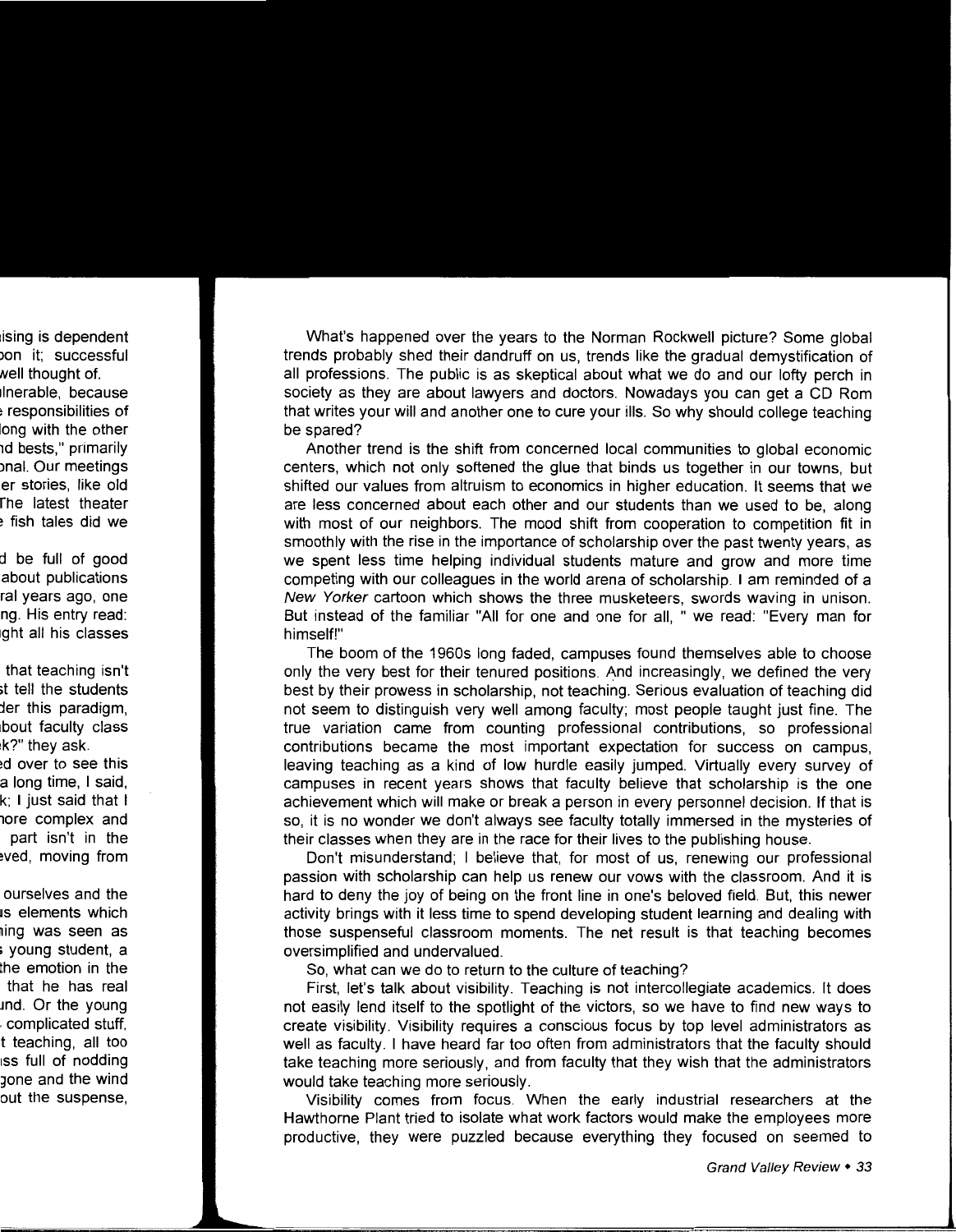produce a difference. We can conclude from this that whatever you focus on gains importance and people pay attention. When our Wisconsin system administration was concerned about the numbers of class sections we offered, section counts were swimming in our heads. When they switched to tuition income, we all became entrepreneurs.

Focus creates importance. It is the spotlight which illuminates some things and, by necessity, darkens others. When I worked in Iowa, I heard a story about a pig farmer who spent the day feeding his pigs by lifting them up one by one to his apple trees. When a passerby asked why he used such a time consuming approach to feeding his pigs, he said: "What's time to a pig?" Focus on one thing and you overlook others.

On a campus that is firmly focused on teaching and learning, everyone-faculty and administrators alike—talk about learning, read new theories about learning, celebrate learning successes, and encourage teaching experimentation. Much like the weather, teaching is a universal topic of conversation on a campus deeply preoccupied with teaching.

On such a campus, teaching stories are traded, embellished and even polished into mythical life. Teaching stories can evoke memories of deep beliefs in the power of transformation for college students. We all know or were the young female, firstgeneration college student who discovered in an English course that worries of a long-dead poet could make you cry with gratitude that you were not the only one with those thoughts. I know a national consultant whose rowdy life took a sharp turn when a history faculty member told him, "If you keep it up, you might turn out to be a good student after all." You know these stories; you starred in some of them. But over the years, we let them lie in the dust of our memories, or we miss out on them while they bud in our classes. Perhaps we don't think that they are as notable as a national presentation, or perhaps we are embarrassed to share with others the miracles that occur in our classrooms, or perhaps we think it just doesn't matter anymore. As we veered to more competitive stories, we overlooked the thousands of small incidents that used to define us.

These stories won't make movie scripts, but they chronicle pieces of powerful learning. And they are surprisingly hard to find: some faculty members awkwardly pull out cards and letters from over the years. I asked a few of my colleagues at Stevens Point for some of their learning stories. I have changed the faculty members' names, but here are two stories.

"Dr. Steward will not, I'm sure, remember me in five years. We only met a few dozen times and I was only one of a class full of students. But I can assure her that I will never forget her. She opened me up. She has given me a gift of self-awareness. She has taught me how to be an insightful person and teacher."

"This class was like sailing a boat. I had to deal with many emotional and personal issues, just like the captain weathering storms. The boat might go off course and arrive in a different harbor. This was my voyage and I ended up somewhere other than the expected and final destination."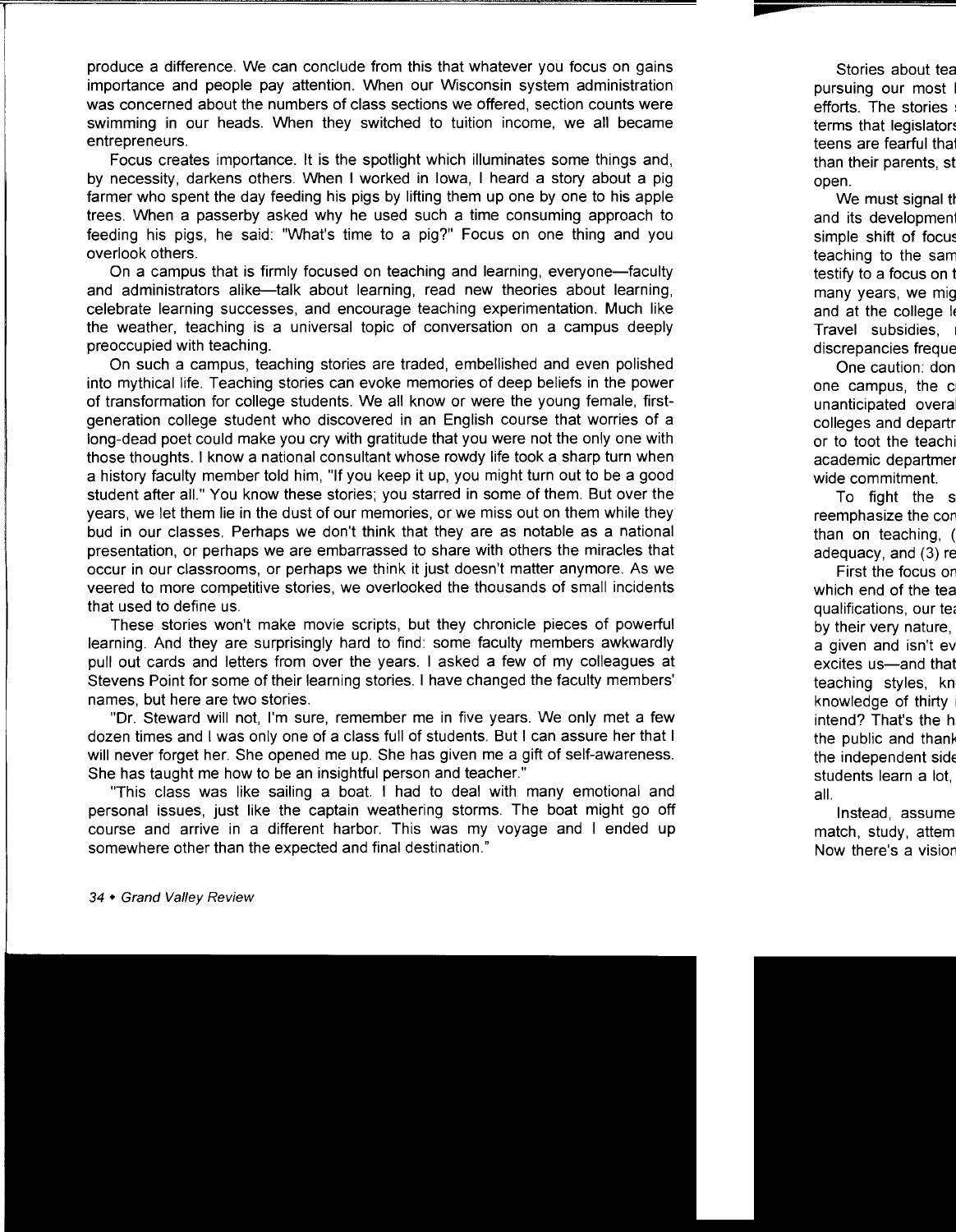Stories about teaching should be shared internally because they reinforce us in pursuing our most basic mission and provide inspiration and celebration for our efforts. The stories should be sung externally because they define our campus in terms that legislators, parents, children and neighbors understand. In an era where teens are fearful that their generation will be the first in America not to achieve more than their parents, stories about potential and discovery and hope will keep our doors open.

We must signal the visibility of teaching by spending as much money on teaching and its development as we do on scholarship and its development. This is not a simple shift of focus from research to teaching, but a more complex elevation of teaching to the same esteemed level as scholarship. Activities like this workshop testify to a focus on teaching. Because we have operated with a different focus for so many years, we might find it revealing to do a financial audit both at the university and at the college level to compare our spending for teaching versus scholarship. Travel subsidies, released-time policies, and renovations are areas where discrepancies frequently pop up.

One caution: don't rely entirely on visibility at the top. For example, on more than one campus, the creation of a teaching and learning center coincided with an unanticipated overall reduction in the campus emphasis on teaching, because colleges and departments deferred to the new center to take initiatives with teaching or to toot the teaching horn. The visibility of teaching cannot be sustained unless academic departments create their own focus on teaching, along with the campuswide commitment.

To fight the second culprit downsizing teaching's reputation, we must reemphasize the complexity of teaching, specifically by (1) focusing more on learning than on teaching, (2) concentrating more on teaching excellence than teaching adequacy, and (3) requiring complex evaluations of teaching.

First the focus on learning. We have to revise our lexicon and with it consider on which end of the teaching and learning process we focus our efforts. Looking at our qualifications, our teaching style, our knowledge is looking at the givens, and givens, by their very nature, are not the challenging part of any equation. A "gimme" in golf is a given and isn't even played out. The part of life and teaching that tests us and excites us—and that others take note of—is the unknown part. Do our qualifications, teaching styles, knowledge stirred together with the qualifications, styles and knowledge of thirty individuals who are in our class create the chemical result we intend? That's the hard part, the part which should create respect and awe among the public and thank-you cards from students for years. Don't assume that we are the independent side of the equation and the students either make it or don't. Some students learn a lot, to the tenth power; some only to the fourth power; some not at all.

Instead, assume that their success is the non-moving variable, and we mix, match, study, attempt, create until we find multiple ways to unleash that success. Now there's a vision which would lead legislators to demand fewer students in our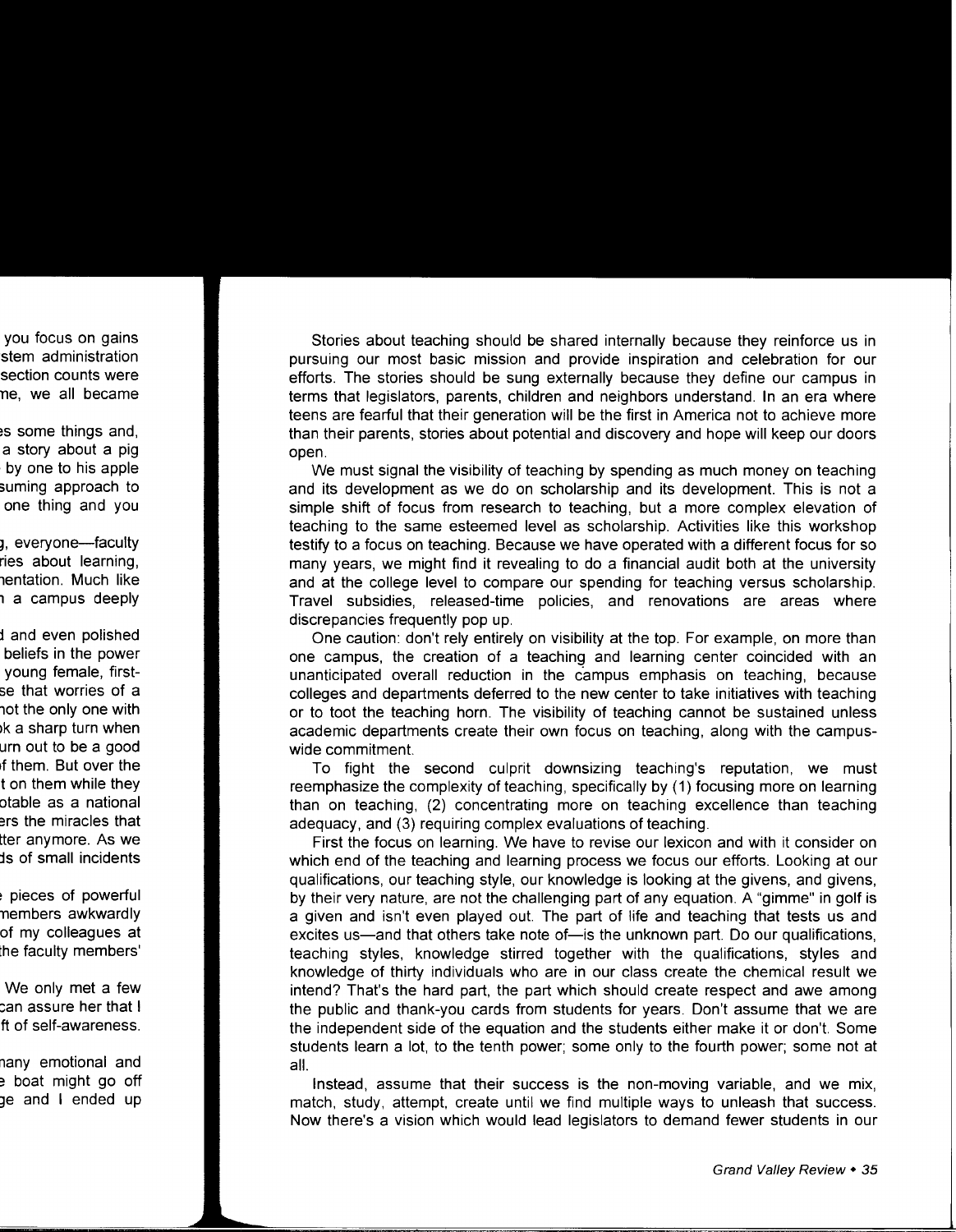classes, so that we could achieve 100% success with all of them. There's a vision which sits squarely in the middle of the true complexity and challenge of teaching.

It's not that we haven't been interested in students' learning all along. Just last week I ran across David Berlinski's 1995 book, A Tour of the Calculus. Listen to his introduction and you can hear his focus on learning. He says: "The fundamental theorem of the calculus is the focal point of this book, the goal toward which the various chapters tend. The book has a strong narrative drive, its various parts subordinated to the goal of enabling anyone who has read what I have written to experience that hot flush that accompanies any act of understanding, saying as he or she puts down the book, 'Yes, that's it, now I understand.'" Individually, we confront learning issues daily, but our campus structures, our schedules, our lexicon, our organizations were created to support teaching, so it is easy for us and for outsiders to mistake the means for the end.

The second factor contributing to the oversimplification of teaching is that most campuses focus most on the lower half of the continuum line between poor and great teaching, as if achieving acceptable performance is our main goal. Naturally, we want to be sure that our tenure-track faculty pass muster in the teaching department. We attend to those who are judged below average until they hit the acceptable mark or get non-renewed. But we spend very little time on the vast majority of us who have made it through tenure. We devote most of our focus to our smallest group, leaving the majority of us wondering if teaching is all that important. We seem to operate under a Lake Wobegon effect, where all of us—with tenure, that is—are aboveaverage teachers once we hit the acceptable mark.

That kind of minimalist, lowest acceptable standard distracts us from examining the many stages beyond acceptable, and, as a result, contributes to the devaluing of teaching. As Stanford's Lee Shulman puts it: that's like judging restaurants on Board of Health Standards rather than on the travel guide's recommendations. A society which uses mouse counts to make distinctions among restaurants surely has no high expectations for its chefs.

I don't know how many stages there might be between acceptable and unbelievable teaching, but I know that there is great variation which is almost universally neglected. Faculty want to continue the development of their teaching and would enjoy passing some additional milestones, if we had them, to better and better teaching achievements. If we allow "satisfactory" to be the norm, instead of pushing the continuum to "excellent," teaching will remain a second cousin to scholarship.

The third force pushing a simplistic view of teaching is our simplistic way of evaluating it. There was a time prior to the widespread use of student evaluations when faculty personnel decisions were made on a case-by-case basis, no doubt with some variation in consistency. In more modern times, we looked for ways to treat people more uniformly. And so we sought small, common denominators and standard, simple ways of measuring quality, a six-question peer evaluation form or the now ubiquitous student evaluation form. When we focus on consistency and fairness, it's like throwing a rock into our neat flywheel to take into account the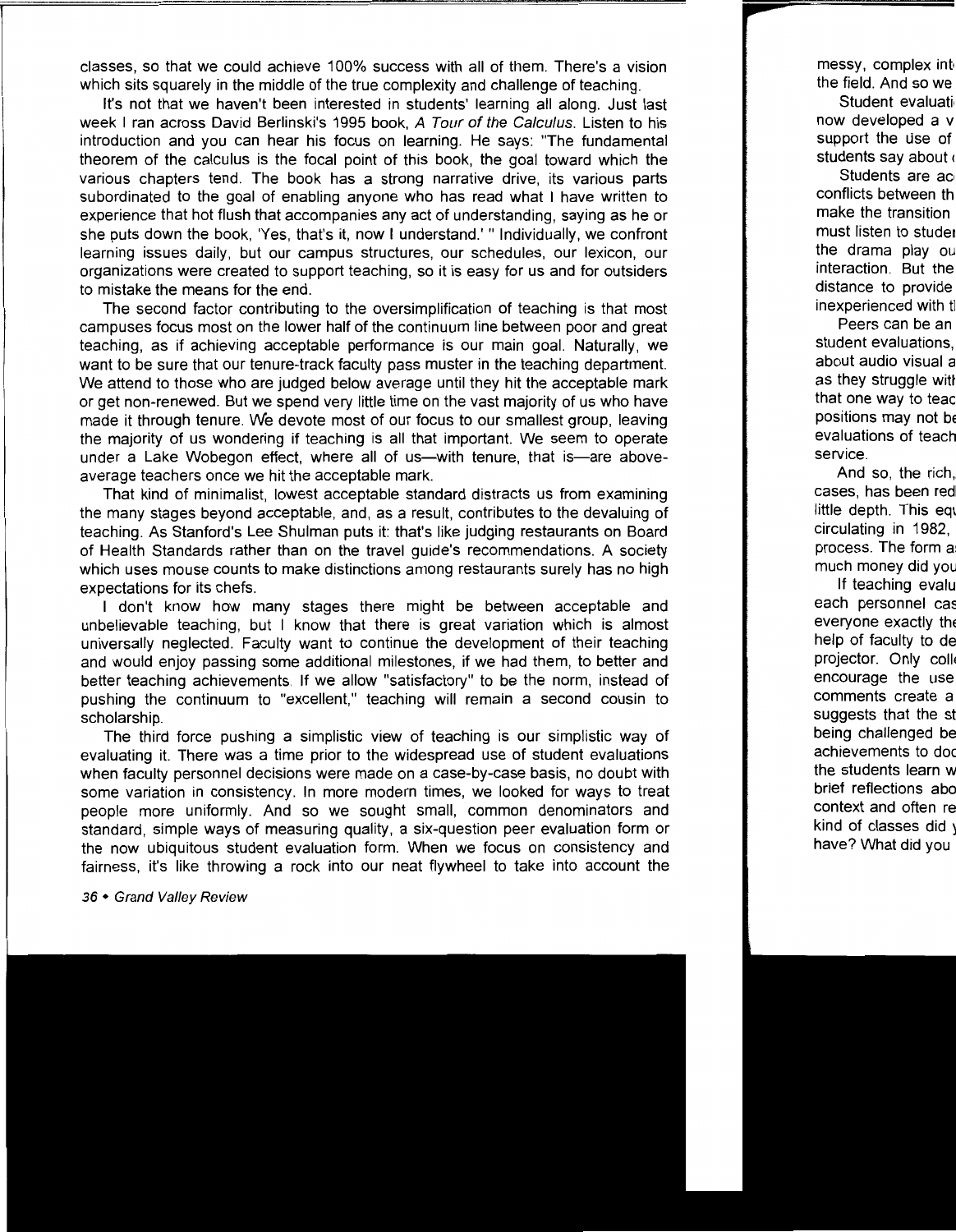messy, complex interplay among the peculiarities of the teacher, the students, and the field. And so we keep it simple.

Student evaluations of teaching, once opposed with professorial passion, have now developed a virtual monopoly on the assessment of quality teaching. While I support the use of student evaluations, I am dismayed that over the years what students say about quality has been eclipsing what faculty say about quality.

Students are accurate and reliable observers, but are too easily influenced by conflicts between the instructor's goals and their own expectations, especially as we make the transition from teacher-centered pedagogy to active student learning. We must listen to students in our classes, because they have the front seat in observing the drama play out and because we need to know how they feel about the interaction. But the students are also players, and, as such, lack some of the distance to provide a more comprehensive picture—not to mention that they are inexperienced with the content.

Peers can be an excellent source of information to round out the picture drawn by student evaluations, but too often peer evaluation has devolved into brief comments about audio visual aids. Evaluating one's peers has always been a strain for faculty as they struggle with the difficulties of passing judgments on friends, with the notion that one way to teach may not be better than another, and with worries that vacated positions may not be filled. So, over time, faculty have too often deferred to student evaluations of teaching and have spent their evaluation dollars on scholarship and service.

And so, the rich, complicated, deep process of teaching and learning, in many cases, has been reduced to a set of numbers which cuts across campus but provide little depth. This equal coverage of everyone reminds me of a cartoon which was circulating in 1982, when Congress was (again) trying to simplify the federal tax process. The form asks one question and has only one direction. First, it asks, "How much money did you make this year?" And then it says, "Send it all in."

If teaching evaluation is going to match teaching complexity, we should study each personnel case deeply, on its own merits, and resist the pull of treating everyone exactly the same. We should expect depth in peer reviews, enlisting the help of faculty to delve into content issues, not just the blurriness of the overhead projector. Only colleagues know the scent of stale subject matter. We should encourage the use of student comments as well as "scores," because these comments create a clearer context than the number 2.7 does. The number 2.7 suggests that the students were mildly displeased. About what? Being belittled or being challenged beyond their expectations? We should finds ways to use student achievements to document the effectiveness of the faculty member's strategies. Did the students learn what we hoped? We should encourage faculty members to write brief reflections about their classes which provide the readers with the teaching context and often reveal the instructor's struggle to make her goals a reality. What kind of classes did you teach? What kind of students and their challenges did you have? What did you hope for your students and did it work out?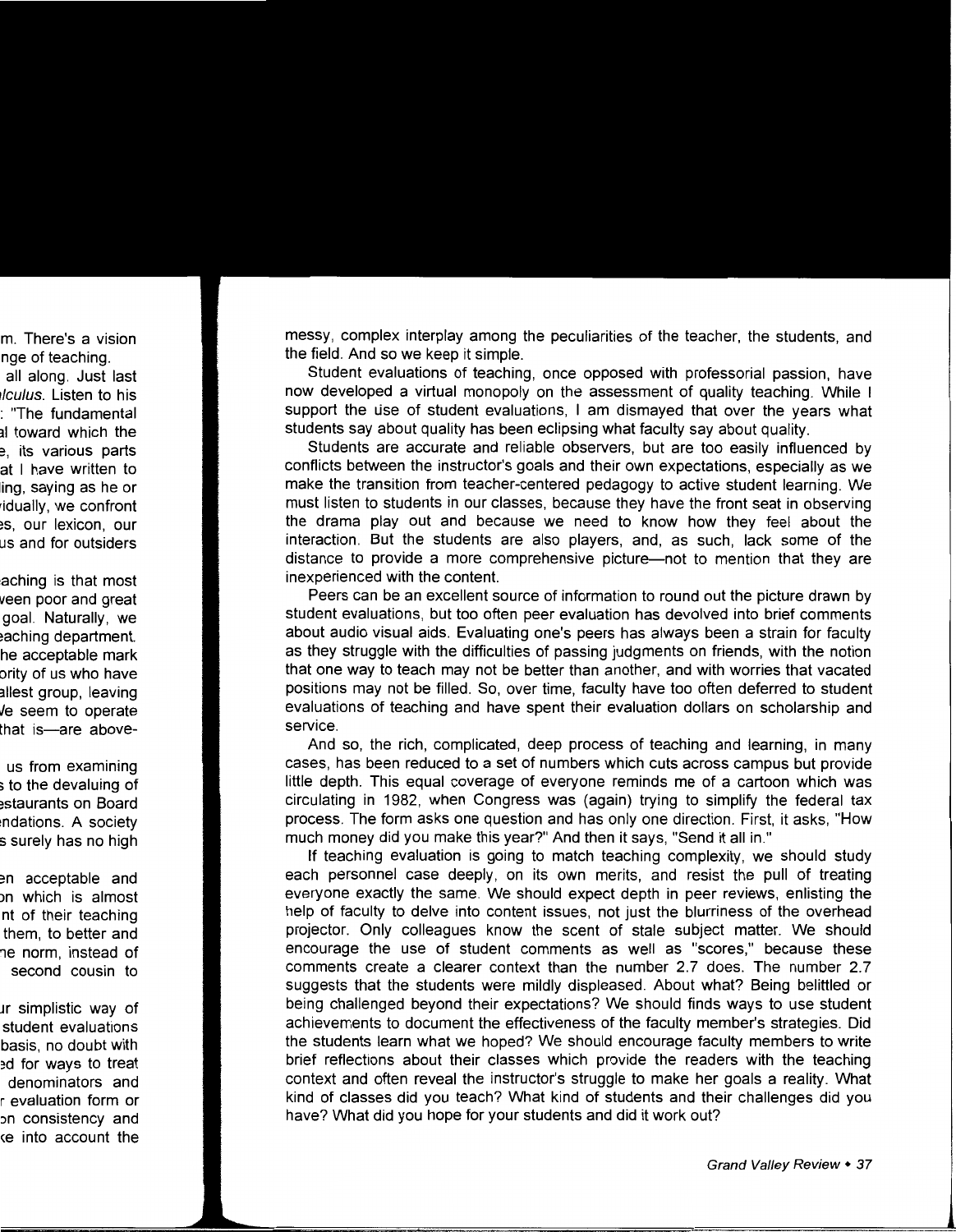I admit to you today that I never fully grasped the heroic undertaking of faculty members, especially new ones pushing to influence student learning, until I began to read their reflections in personnel files. Says one faculty member: "this makes the third time that I have taught this class, and each semester students comment that I rush the class, and I do. This semester I didn't rush the course, but I could not cover all the course content I had planned. I feel like I have let the students down; they will really need that material in the next course. Why can't this be a three-hour course?" How can we judge this person without knowing this core piece of information or other core pieces of information which characterize the complexity of the teaching and learning process.

At my end of the food chain, deans, we all too often receive personnel files which have scant information on which to base a personnel recommendation. How do we know-how do you know-if we have enough information to be both fair and accurate?

Let's sit in a dean's hot seat for a moment. Assume that you are the dean in the midst of annual personnel recommendations. One case is bothering you. Professor Jane Reilly, in her second year of teaching at Grand Valley, is assigned to four sections of ED 390 in which she received the following student ratings on a four-point scale in the most recent semester: 2.7, 2.2, 2.5, 2.8. The departmental average is 3.4. Three peers have visited her classes and given her A's, with only minor suggestions. The departmental personnel committee and the department head recommend a two year retention. What is your recommendation?

Now, let me expand on the story. The details have been changed to protect the innocent, but the story is true and is repeated every semester. From the faculty member's written reflections and information from the department, we find that the course is required for all secondary education majors, who don't think they need it. We read about her deep thinking about her teaching goals and her struggles to try different ways to engender passion about learning in the students. She includes some very moving excerpts from student journals, which show the struggle and eventual victory of some students. One student says," I hated this course and I resented all the time I had to put into writing journals, but you know, in the end, I've learned more than I ever have before about why I want to teach." The complexity thickens and with it, our appreciation that a few numbers can't tell the whole picture. The moral? Complex activities require complex evaluations.

Well, we are getting to the end of what psychologists tell us is the outer limit of sitting and listening, so I'd better quit before your admirable patience sneaks away. We do some pretty wonderful things in higher education, among which teaching is probably the crown jewel. Let's find ways to take this jewel out of its hidden case so that we can share it with our public and ourselves, so that we can polish it and make it brighter, so that we can celebrate it.

I have a story about my Dad, who is in his late seventies. This is a true story which I think has a lesson for us facing these challenges. A few years after my Mom died, he began seeing a young woman in her forties. We were all concerned about this relationship for any number of reasons. At one point my brothers tried to broach